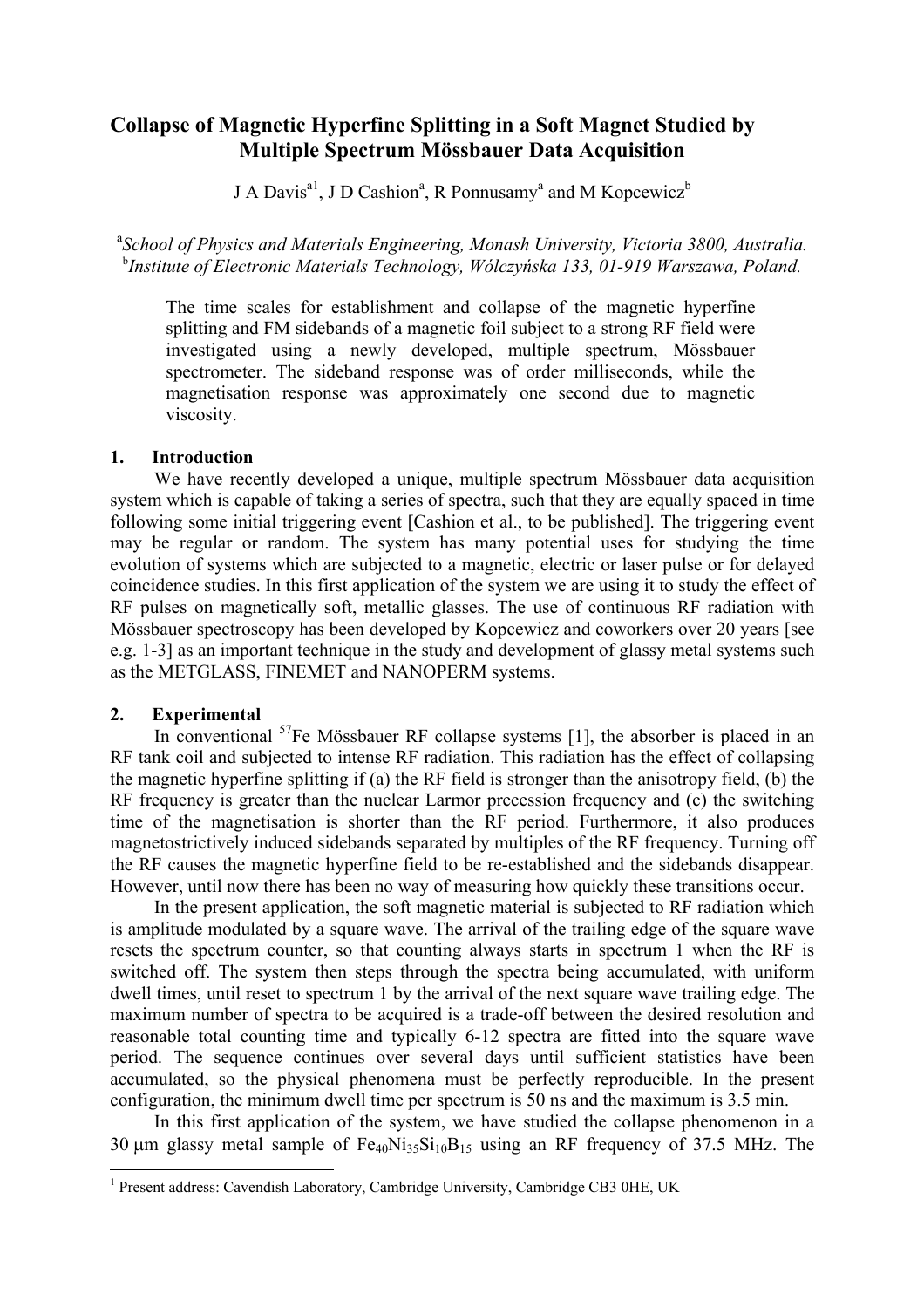

Fig. 1. A series of spectra taken on a sample of  $Fe_{40}Ni_{35}Si_{10}B_{15}$  with an RF frequency of 37.5 MHz, square wave modulation of 0.28 Hz and spectrum dwell time of 600 ms.

square wave frequencies varied from 300 Hz to 0.28 Hz and the corresponding dwell time per spectrum ranged from 0.5 ms to 600 ms.

## **3. Results**

A set of six spectra taken with a 0.28 Hz square wave modulation of the RF is shown in Fig 1. The dwell time per spectrum is 600 ms. The RF field is off for spectra (a) to (c) and comes on approximately one-third of the way through the fourth spectrum. We can see in Fig. 1(a) that there are no sidebands but the magnetic splitting does not recover until (b) and (c). Fig.  $1(d)$  has some time with RF off and then on, but it can be seen that the magnetic splitting has collapsed for part of the spectrum and the sidebands are starting to form. In (e) and (f), the sideband intensity is building up and an expanded scale spectrum (not shown) of the centre peak (zeroth sideband) shows the known quadrupole split spectrum of this sample.

For the spectra in Fig. 2, the dwell time per spectrum has been reduced to 160 ms, with eight spectra taken with the RF off, followed by four spectra

with the RF on. In Fig. 2(a-e) we see the gradual re-establishment of the magnetic hyperfine splitting. It is interesting to note that the re-establishment is not symmetrical (Fig. 2(d)) and is almost fully achieved by Fig. 2(e). The first spectrum with the RF on (Fig. 2(f)) is almost featureless, with the sidebands then slowly appearing as seen in Fig. 2(g), which is contiguous with Fig. 2(a).

To determine the effect of the length of time for which the RF was off, a set of spectra was taken with 40ms RF off and then spectra at 50 ms intervals. The spectrum for the first 50 ms RF-on period showed sidebands almost as well-formed as those in Fig. 1(f), in contrast to Fig.  $2(f)$ 

A final set was taken with 0.5 ms dwell time, three spectra with RF off, followed by three spectra with RF on. The RF-off spectra showed a single line with some side structure, very similar to the previous set. The RF-on set showed clear evidence of sidebands.